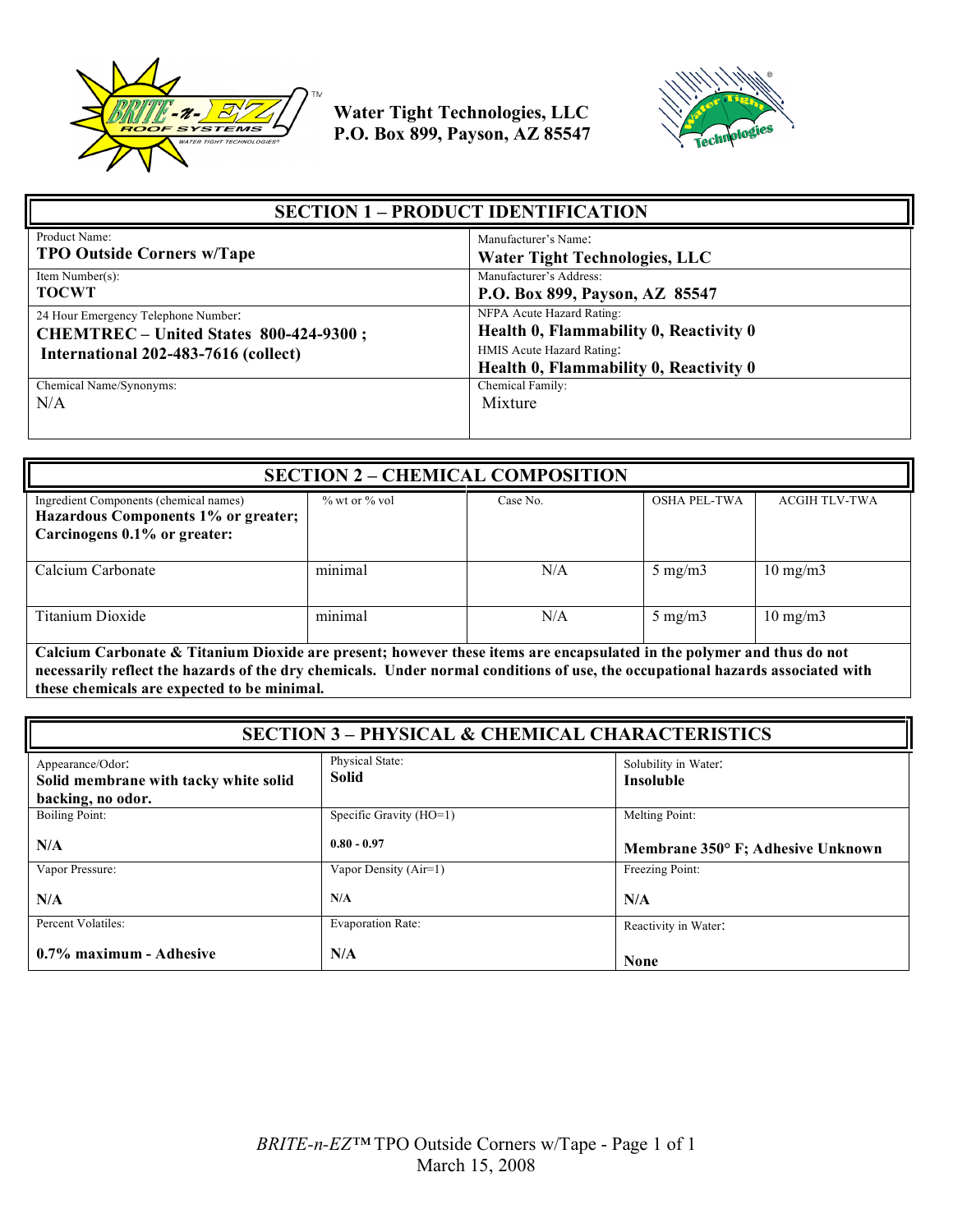



| <b>SECTION 4- FIRE &amp; EXPLOSION HAZARD DATA</b>                                                                           |                                                                                                                                                                          |
|------------------------------------------------------------------------------------------------------------------------------|--------------------------------------------------------------------------------------------------------------------------------------------------------------------------|
| Flash Point:                                                                                                                 | Flammable Limits (in air):<br>LEL: N/A UEL: N/A                                                                                                                          |
| $>200^{\circ}$ C for Adhesive                                                                                                |                                                                                                                                                                          |
| Extinguishing Media:                                                                                                         | Fire Fighting Procedures:<br>Treat as Class B fire. Limit fire fighting to those trained to do                                                                           |
| Foam, dry chemical and CO <sup>2</sup> can also be used.                                                                     | so. Minimize breathing gases, vapor, fumes or decomposition<br>products. Use supplied-air breathing equipment for enclosed<br>or confined spaces or as otherwise needed. |
| Hazardous Decomposition Products:                                                                                            | Special Fire & Explosion Hazards:                                                                                                                                        |
| In the event of combustion, carbon dioxide, methane, propane,<br>aldehydes and other decomposition products may be released. | <b>None</b>                                                                                                                                                              |
| Method Used:<br>Estimate based on flash point of most volatile component.                                                    | Auto-Ignition Temperature:<br>$600 - 700$ F for membrane                                                                                                                 |

| <b>SECTION- 5 HEALTH HAZARD DATA</b>                                                                                                                                                                                                                                                                                                         |                                                                                                                                                             |  |
|----------------------------------------------------------------------------------------------------------------------------------------------------------------------------------------------------------------------------------------------------------------------------------------------------------------------------------------------|-------------------------------------------------------------------------------------------------------------------------------------------------------------|--|
| Permissible Exposure Limit:<br><b>NA</b><br>Effects of Overexposure:<br>Toxic fumes may be released during fire. Exposure to fumes may<br>aggravate pre-existing eye, lung, and skin conditions.                                                                                                                                             | Signs and Symptoms of Exposure:<br>Under normal conditions of use, this product will not release<br>or otherwise result in exposure to hazardous chemicals. |  |
| Acute:<br>Irritation, redness.<br>Chronic:<br>N/A                                                                                                                                                                                                                                                                                            | Carcinogenicity:<br>IARC, NTP, and OSHA do not list this product as a<br>carcinogen.                                                                        |  |
| Emergency & First Aid Procedures:<br>Eye Contact:<br>Can cause irritation, redness, tearing, blurred vision.<br>Skin Contact:<br>Not normally hazardous<br>Inhalation:<br>Not normally hazardous unless at elevated temperatures. Remove to fresh air.<br>Ingestion:<br><b>Consult a Physician</b><br>Primary Route of Entry:<br><b>None</b> |                                                                                                                                                             |  |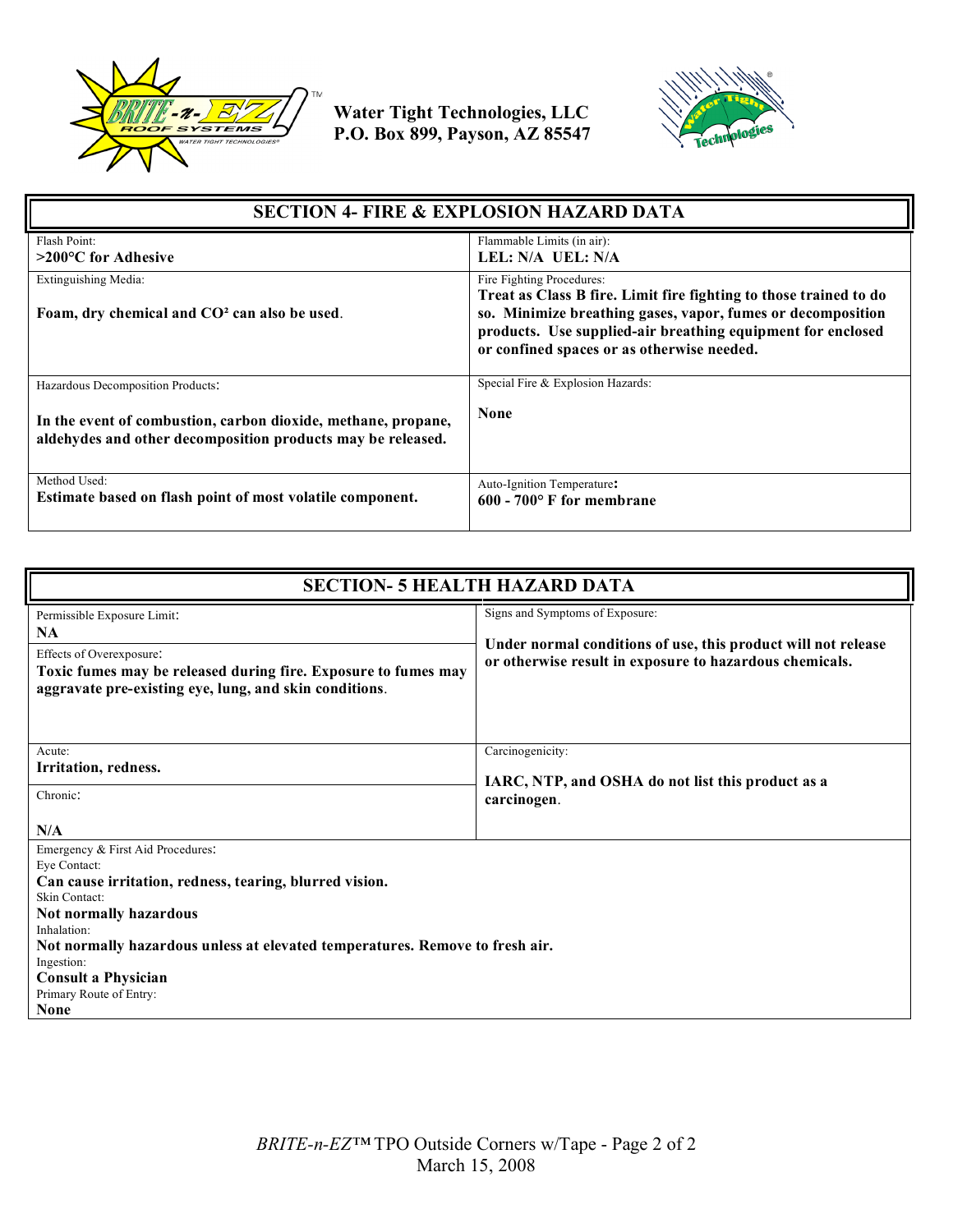



| <b>SECTION 6 – REACTIVITY DATA</b>                                                                                        |                           |
|---------------------------------------------------------------------------------------------------------------------------|---------------------------|
| Stability:                                                                                                                | Incompatibility:          |
| <b>Stable</b>                                                                                                             | None known                |
|                                                                                                                           |                           |
| Hazardous Decomposition Products:                                                                                         | Hazardous Polymerization: |
| In the event of a partial combustion, fumes, smoke, carbon<br>compounds and other decomposition products may be released. | Will not occur            |
| Conditions to Avoid:                                                                                                      |                           |

**Exposure to temperatures in excess of 130° F.**

## **SECTION 7 - SPILL OR LEAK PROCEDURES**

Steps to be taken in case material is released or spilled: Small spill:

 **Scoop or shovel material into sealed containers**.

Large Spill:

**Same as small spill**.

Waste Disposal Method:

**If this product becomes a waste, it is considered a non-hazardous waste as defined by RCRA 40CFR261. Dispose of in accordance with local, state, and federal regulations**.

| <b>SECTION 8 - SPECIAL PROTECTION</b> |                                                     |  |
|---------------------------------------|-----------------------------------------------------|--|
| Respiratory Protection:               | Eye Protection:                                     |  |
| N/A                                   | Safety glasses with side shields recommended.       |  |
| Protective Gloves:                    | Other Protective Equipment:                         |  |
| <b>Not Required</b>                   | None required under normal installation conditions. |  |
| Ventilation:                          |                                                     |  |
| No respirator needed.                 |                                                     |  |